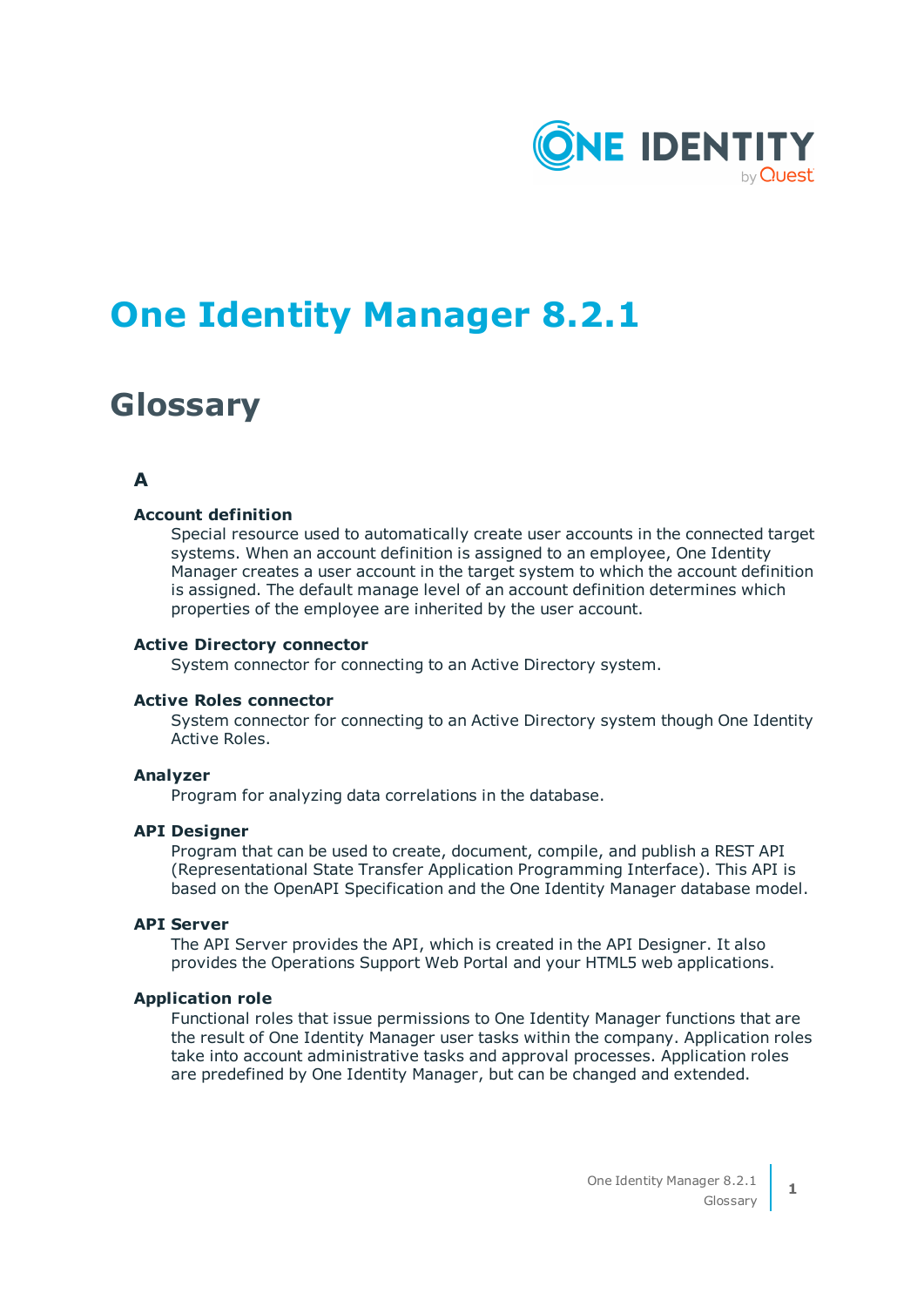#### **Application server**

The application server provides a connection pool for accessing the One Identity Manager database and ensures a secure connection to the database. Clients send their queries to the application server, which processes the objects, for example, by determining values using templates and sending the results back to the clients. The data from the application is sent to the database when an object is saved.

#### **Approval policies**

Determines which approval workflow is applied to an attestation case or an request, renewal, or unsubscription in the IT Shop.

#### **Approval procedure**

Determines the attestors for the current attestation case as well as the approvers for the current request, renewal, or unsubscription in the IT Shop.

#### **Approval process**

Process of granting or denying approval for IT Shop requests. An approval process starts with a product request and ends with the request being finally granted or denied approval. Details of approval processes are specified in approval policies and approval workflows.

#### **Approval workflow**

Determines which approval procedures are applied in which order in attestation cases or request, renewals or unsubscriptions in the IT Shop. An approval workflow contains at least one approval level with at least one approval step. A different approval procedure can be used in every approval step and therefore a different group of employees can be specified as approvers.

#### **Approver**

Person who can grant or deny a request, renewal, or unsubscription within an approval process.

#### **Assignment request**

Requests memberships in hierarchical roles or assignment of company resources to hierarchical roles. For example, this allows a business role manager to request in the IT Shop which employees become members of the business role and which company resources are assigned. These requests undergo a defined approval process.

#### **Assignment table**

Table in which relationships between two tables are established. Both tables' objects are assigned to each other as a many-to-many relationship. For example, assignment tables are PersonInDepartment or ADSAccountInADSGroup.

#### **Attestation**

Process to authorize data or internal regulations. The attestation function of One Identity Manager allows managers or those responsible to attest to the correctness of edit permissions, system entitlements, requests, or exception approvals on a regular basis or on demand.

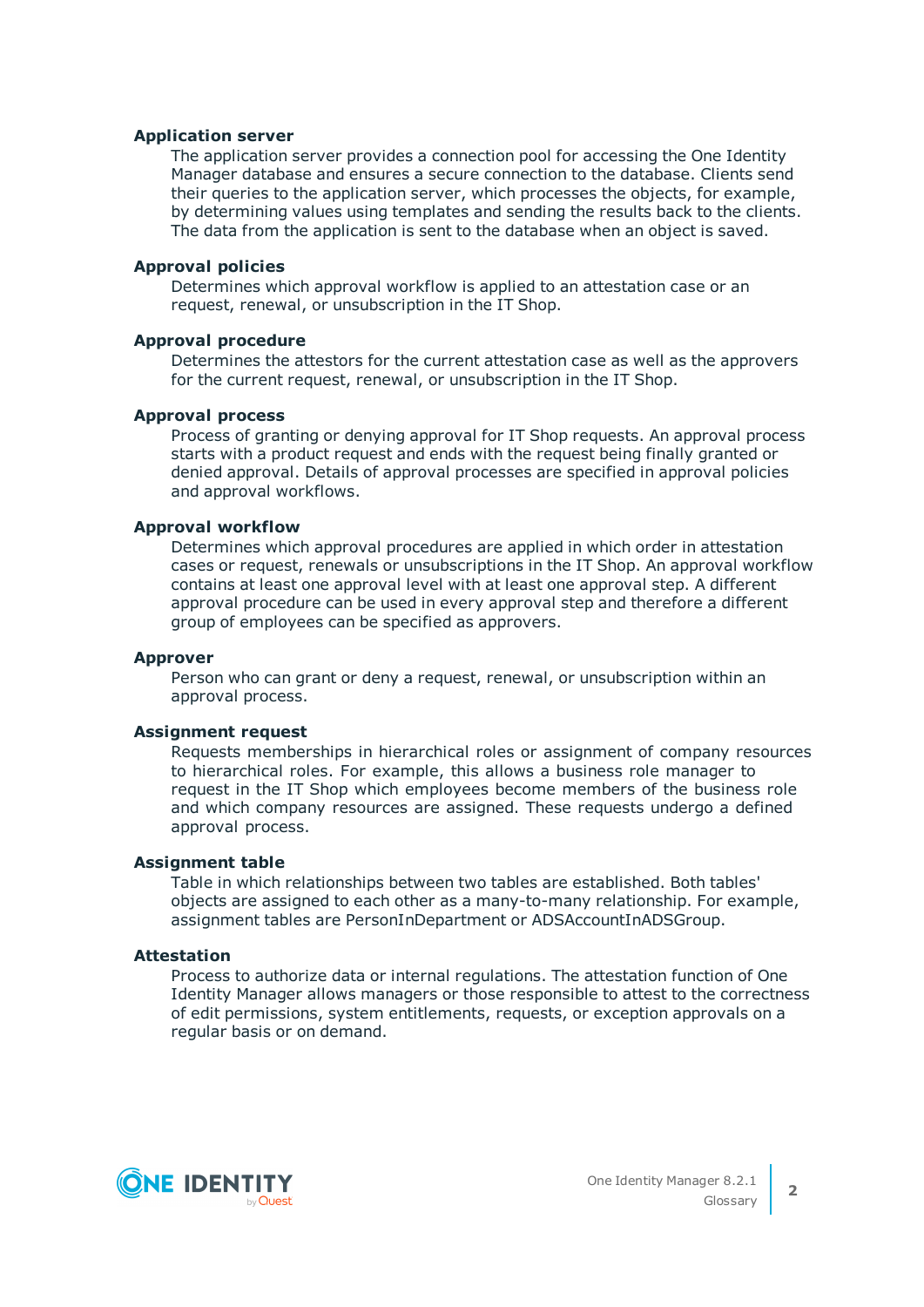## **Attestation case**

Object that is created as soon as an attestation is triggered automatically or manually. When attestation is triggered, One Identity Manager creates an attestation case for each attestation object. Information about the attestation is stored in it. This includes, among others, attestation object, status, and attestation date, attestor.

# **Attestation object**

Object in One Identity Manager that is attested.

#### **Attestors**

Person who performs an attestation. Attestors grant or deny approval to data submitted in an attestation case.

#### **Authentication mode**

Mode of logging in to the SharePoint server. SharePoint distinguishes between claim-based authentication and classic Windows authentication.

# **Authentication module**

Specify how users log in to the One Identity Manager tools. For example, users can log in with their Active Directory user account or directly as a employee. The authentication module determines the system user assigned to the logged-in user. This assigns the user edit permissions to the user interface of the launched tool and to the database objects.

# **Authentication object**

Object by which SharePoint users authenticate themselves when logging in to the SharePoint. For example, an Active Directory group or an LDAP user account.

#### **Authorization Editor**

Tool for editing the authorization definition of an SAP function.

#### **Azure Active Directory connector**

System connector for connecting to an Azure Active Directory system.

# **B**

# **Base mapping**

Mapping from which another mapping inherits the configuration.

#### **Base object**

Base objects contain data about the target system to be synchronized, its system connection, and the synchronization server.

#### **Business role**

Object for mapping custom functions in One Identity Manager. Business roles map company structures with similar functionality that exist in addition to departments, cost centers, and locations. This might be projects groups, for example.

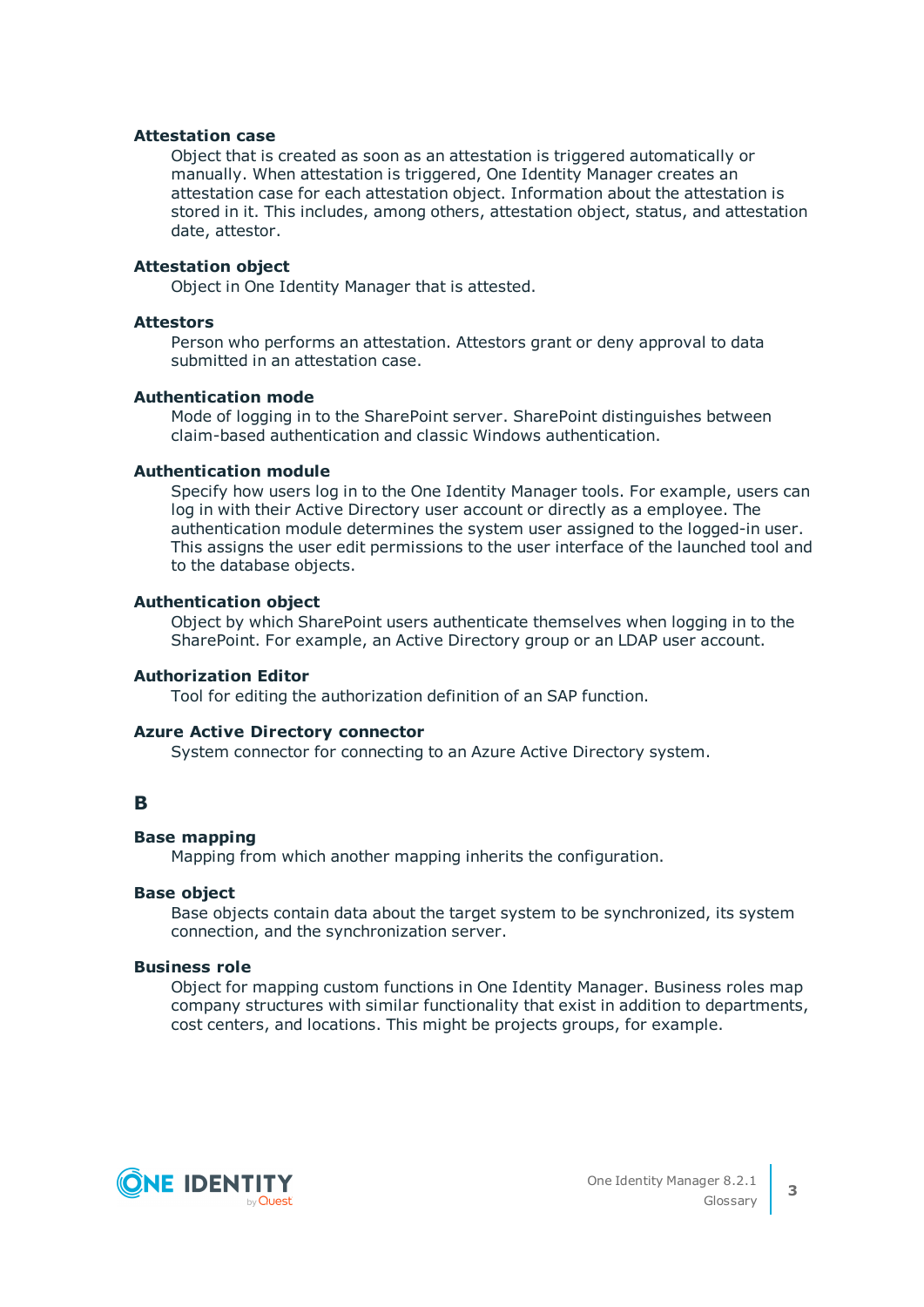# **C**

# **Cancellation workflow**

Approval workflow used to cancel IT Shop requests.

# **Cart item**

Product assigned to a shopping cart. A cart item shows which product is requested by whom, for whom.

# **cloud application**

Mapping a cloud application in the One Identity Manager's Universal Cloud Interface Module.

# **Cloud target system**

Mapping a cloud application in the One Identity Manager's Cloud Systems Management Module.

# **Company policy**

Object that maps company policies related to identity and access management in One Identity Manager. Attestations and risk assessments can be carried out by company policies. Policy violations can be identified and subsequently approved.

# **Company resource**

Umbrella term for all objects that can be assigned to employees or hierarchical roles or requested through the IT Shop and that are not roles themselves. Company resources are: software, target system permissions, resources, system roles, devices.

# **Configuration parameters**

Parameters for configuring the basic settings of One Identity Manager's system behavior. Preprocessor relevant configuration parameters are parameters that are linked to preprocessor conditions. If a preprocessor relevant configuration is changed, the database must be compiled.

# **Configuration Wizard**

Program for installing and updating a One Identity Manager database.

# **Connected system**

System the objects and their properties are transferred to during synchronization. The connected system is defined by the synchronization direction. Example of synchronization direction "Target system" (One Identity Manager -> Active Directory): Here Active Directory is the connected system and One Identity Manager is the primary system of synchronization.

# **Connector schema**

The system connector extends the target system schema with additional information which is required for mapping in the Synchronization Editor.

# **Crypto Configuration**

Program for encrypting database contents of a One Identity Manager database.

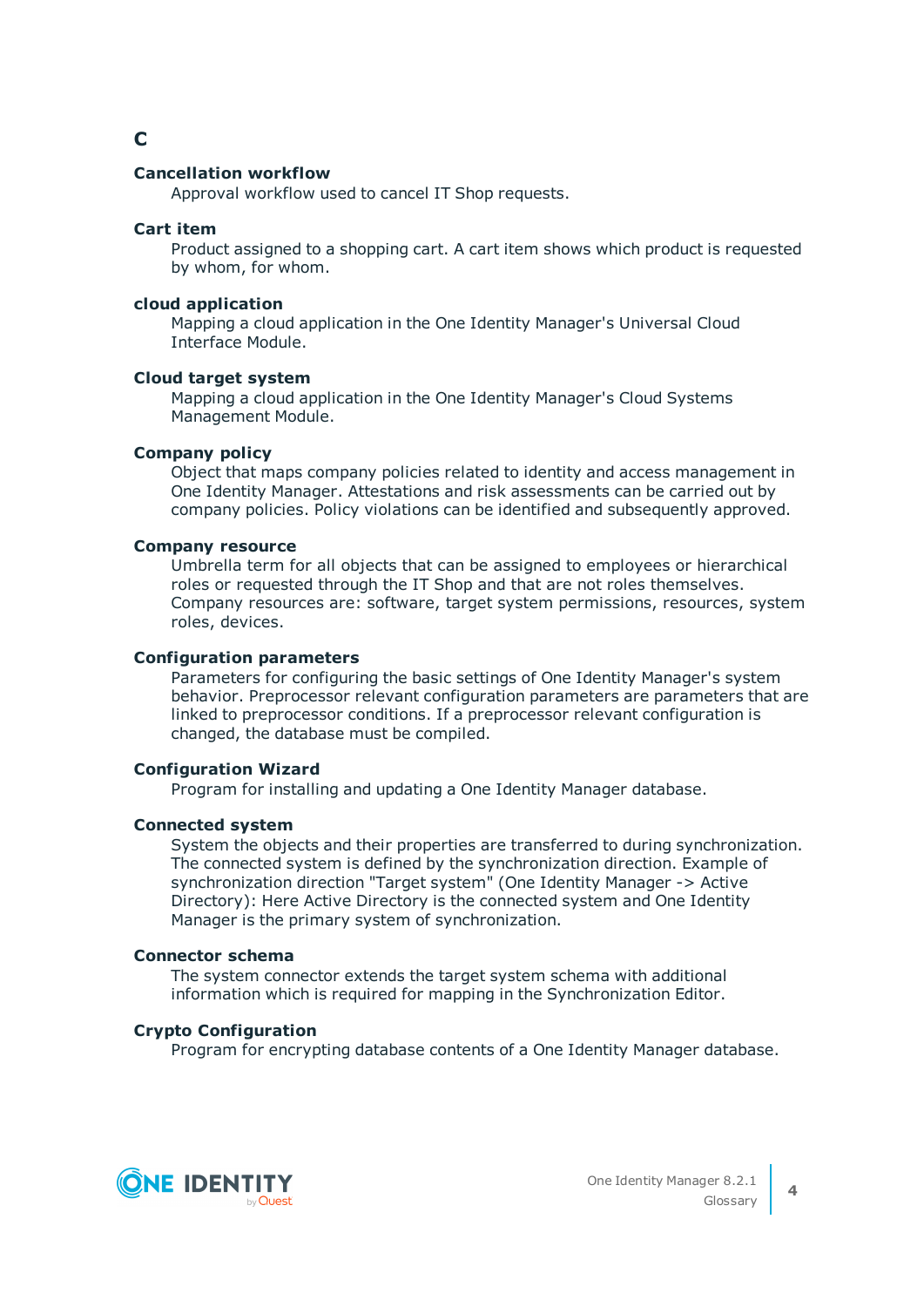# **CSV connector**

System connector importing data from CSV files.

# **CUA**

Central user administration of an SAP R/3 system.

#### **Customer**

Employee that is entitled to request products in the IT Shop. An employee becomes a customer by being assigned to a shop.

#### **Customizer**

Runs processing logic which would normally be implemented in the object code, such as mutual exclusion of properties. The Customizer contains special methods and has side effects on the table columns. Several customizers can be defined for one table.

# **D**

#### **Data Import**

Program for importing data into a One Identity Manager database.

#### **Database Compiler**

Program for compiling the One Identity Manager database after relevant changes. All VB.NET and C# program parts that are in the One Identity Manager database are compiled. The resulting assemblies are then available to One Identity Manager services and application programs.

#### **Database connection**

System connection to the One Identity Manager database.

#### **Database Transporter**

Program for exporting objects and custom changes from a One Identity Manager database and importing them into a One Identity Manager database.

#### **DBQueue**

List of tasks processed by the DBQueue Processor. The tasks queued in the DBQueue are the result of triggering, modifications to configuration parameters (for example, changes to a configuration parameter concerning inheritance) or running scheduled tasks.

#### **DBQueue Processor**

Component for asynchronous calculation of processing tasks in the DBQueue. The DBQueue Processor also controls cyclically recurring tasks, such as the daily maintenance tasks for calculating statistics or indexing the database.

#### **Designer**

Tool for configuring the One Identity Manager.

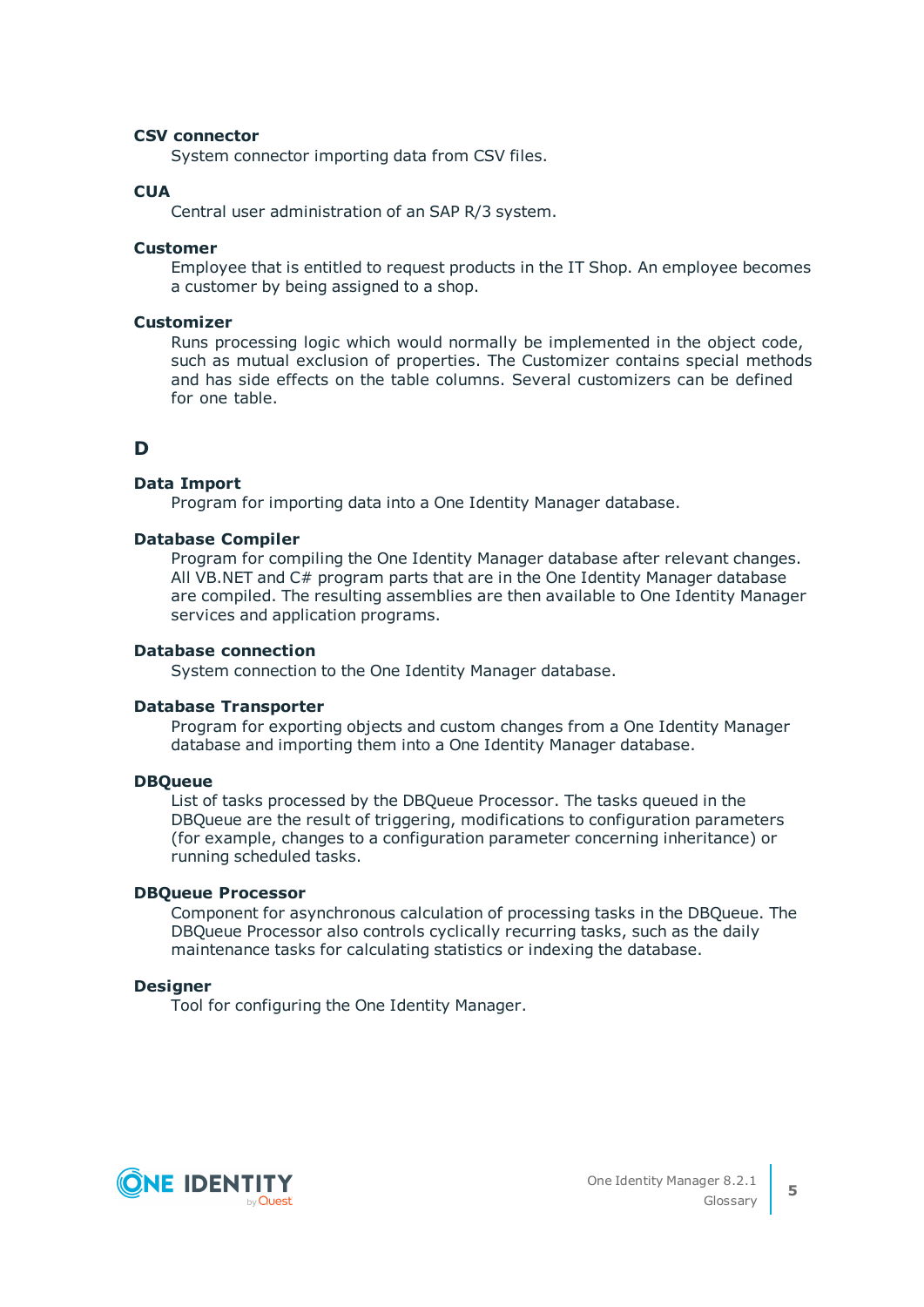# **E**

# **Entitlement**

Permissions are bound to objects. Permissions are used to grant users and groups access to the objects and object properties. Examples are permissions to display and edit objects, permissions to display UI elements in One Identity Manager tools, or permissions to approve requests. see system authorization; see user permissions

# **Exception approver**

Person who can approve rule violations. Exception approvers belong to the Exception approver role and are assigned to at least one compliance rule through this role.

# **Exchange Online connector**

System connector for connecting to an Exchange Online system.

# **Extended schema**

A schema can be customized in the Synchronization Editor, for example, to allow or simplify mapping of complex schema properties. Label the modified schema as "extended schema".

# **F**

# **Filter**

see revision filter; see object filter; see system filter; see object selection

# **G**

# **Generic database connector**

System connector for connecting to an external database.

# **Google Workspace connector**

System connector for connecting to a Google Workspace.

# **GUID module**

A module GUID (module Globally Unique Identifier) identifies objects as system configuration components. For example, to transport predefined reports, processes, workflows, or mail definitions with a complete system configuration transport, the objects require a primary key with a module GUID.

# **H**

# **HCL Domino connector**

System connector for connecting to an HCL Domino system.

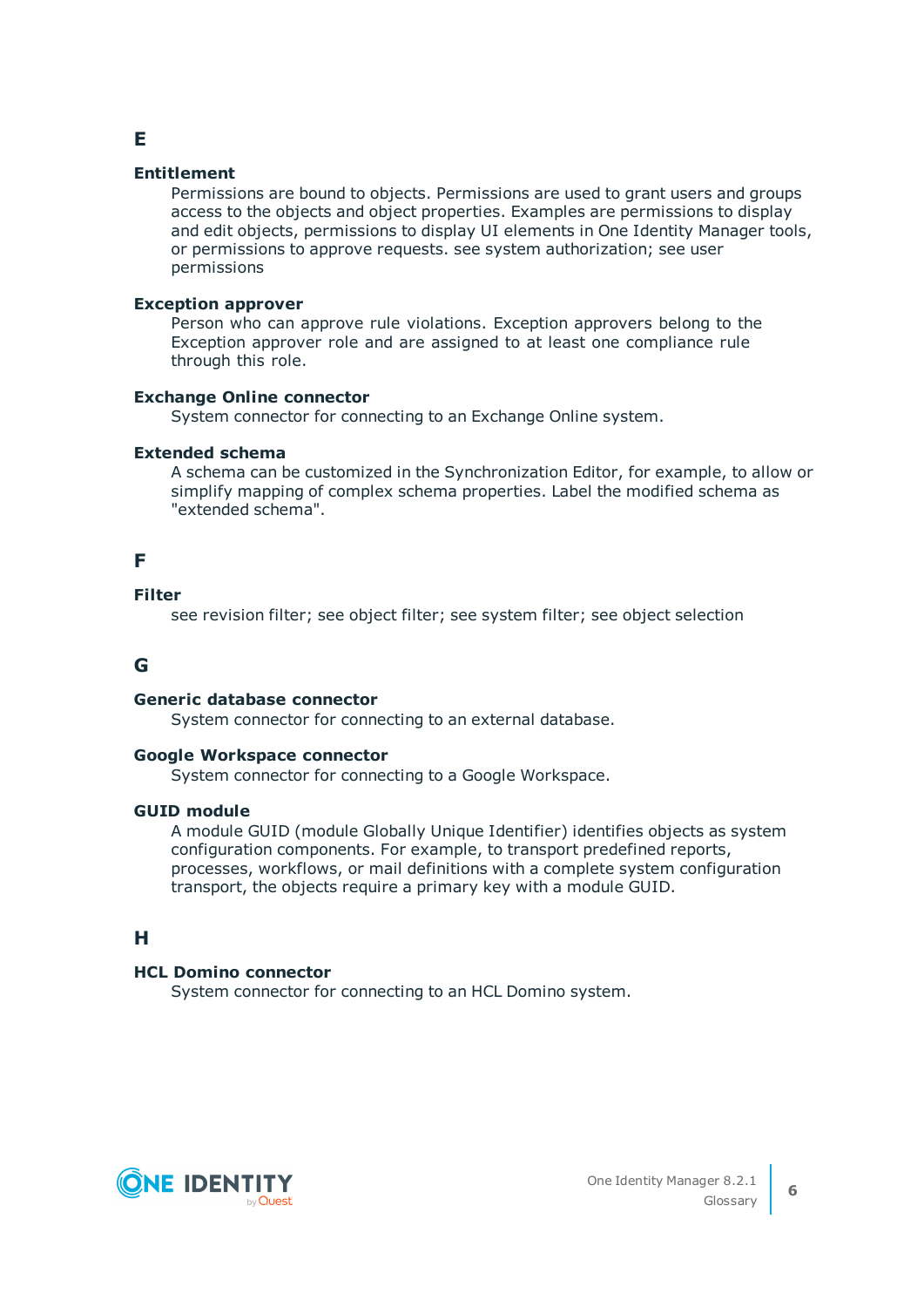#### **Hierarchical role**

A collection of departments, cost centers, locations, and business roles. Through membership in hierarchical roles, company resources can be inherited by employees.

# **Hierarchy filter**

Used to limit the number of objects to be loaded directly into the target system. It is built on the basis of the real structural objects of the target system. This filter can be used for defining the scope.

## **History Database**

System for archiving data changes.

#### **HistoryDB Manager**

Tool for displaying and editing all the data from the History Database archive system.

# **I**

# **Intersection**

Objects which occur in both of the connected systems

# **IT Shop**

One Identity Manager components for supplying employees with company resources through defined approval processes. IT Shop solutions are set up in the Manager and can then be used in the Web Portal.

# **IT Shop product**

see product

#### **IT Shop request**

see request

# **IT Shop structure**

Role class that groups together the components (shopping center, shop, shelf, product, customer) of an IT Shop solution.

# **J**

# **Job queue**

Central store for generating and running process component actions.

# **Job Queue Info**

Tool for controlling services running in the One Identity Manager network. It enables a detailed and comprehensive overview of the requests in the Job queue and the process history The tool provides on-the-fly status information and makes fast error detection possible.

# **Job server**

Server with the One Identity Manager Service installed.

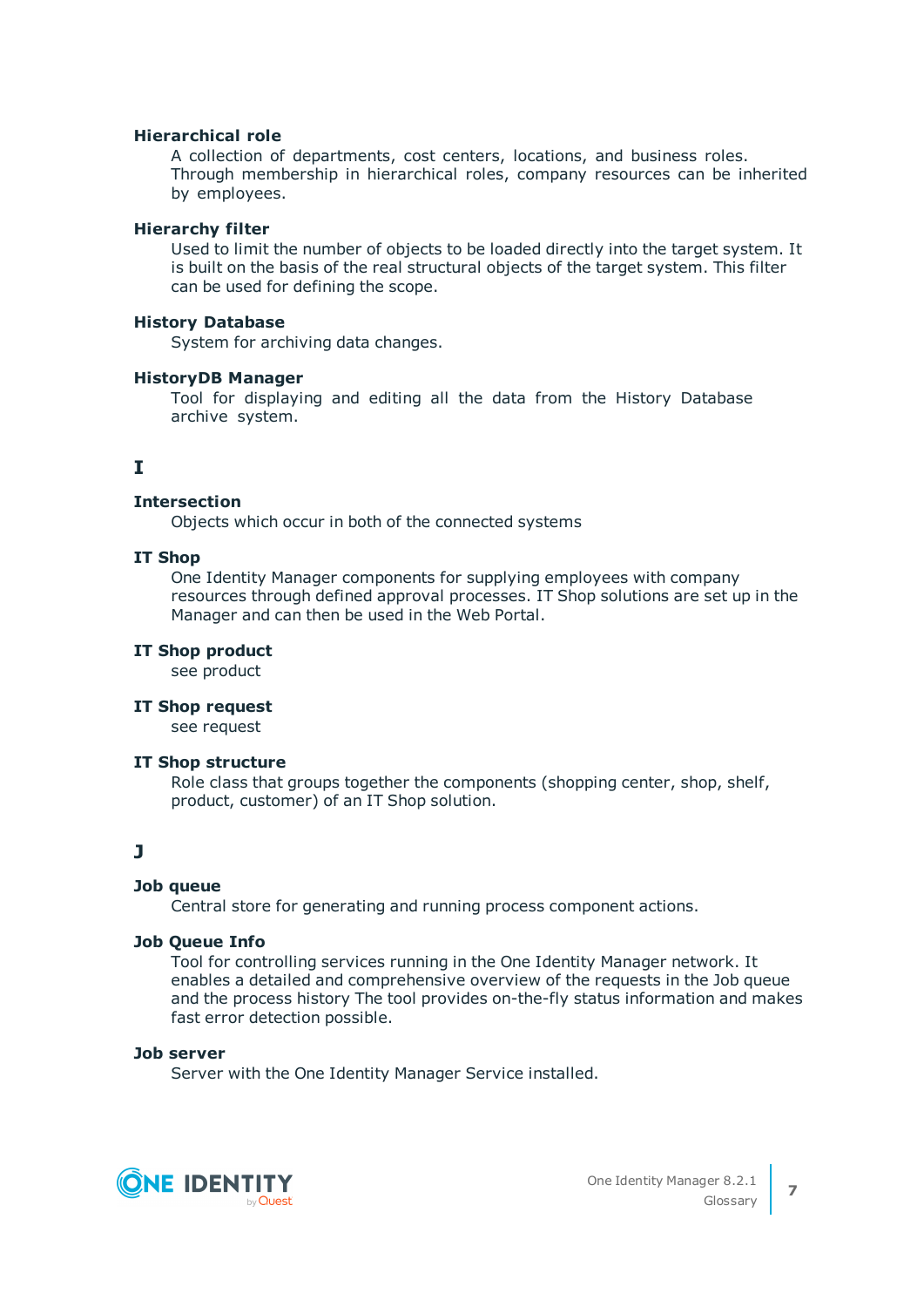## **Job Service Configuration**

Program for configuring the One Identity Manager Service.

# **Job Service Updater**

Program for updating the One Identity Manager Service on Job servers.

#### **JobDestination**

One Identity Manager Service components. The Job destination component handles the process steps and returns a result to the Job provider.

#### **Jobprovider**

One Identity Manager Service components. A Job provider provides a Job destination process step and evaluates the result.

# **L**

# **LDAP connector**

System connector for connecting to an LDAP system.

# **License Meter**

Program for maintaining and tracking One Identity Manager database licenses.

# **M**

# **Machine role**

Describes the role that a computer or server plays in One Identity Manager. You can give each computer or server several roles. This means, one, or more machine roles can be assigned. You select machine roles when One Identity Manager components are installed. The installation packages and files to be installed on the computer or server are specified in a machine role.

#### **Maintenance**

Post processing of data that could not be saved during synchronization.

# **Manage level**

The user account's manage level specifies the extent of the employee's properties that are inherited by the user account. One Identity Manager provides a default configuration for the "Unmanaged" and "Full managed" manage levels. You can defined further manage levels.

# **Manager (1)**

Administration tool for setting up all the information about employees and their identities. It displays and maintains all the data required for the administration of employees, their user accounts, permissions, and company-specific roles in a One Identity Manager network. Company resources employees require can be entered and assigned to them. Manager functionality can be provided by web applications.

# **Manager (2)**

Employee that supervises or is responsible for employees or hierarchical roles.

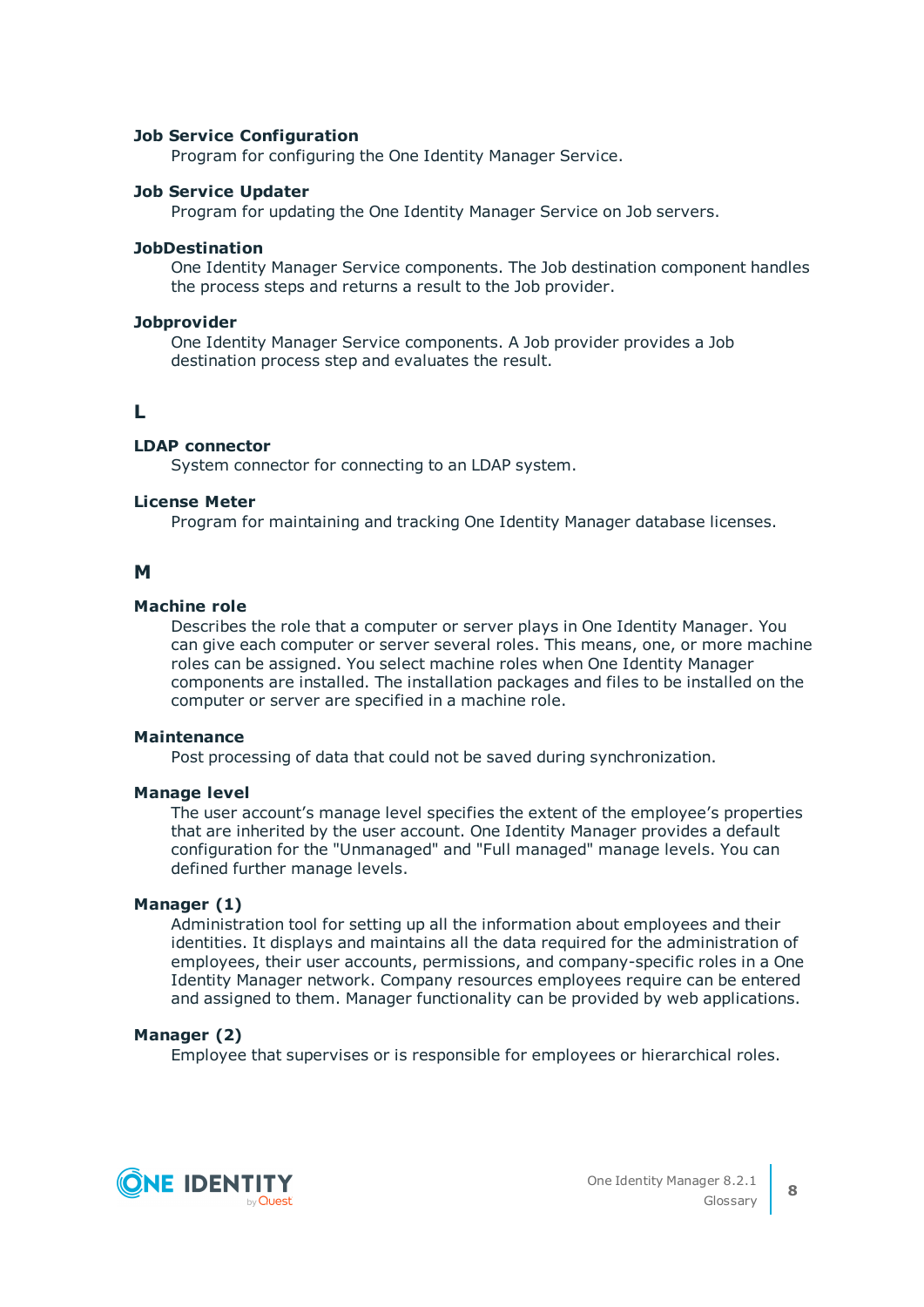#### **Mapping**

List of object matching rules and property mapping rules which map the schema properties of two connected systems to one another.

#### **Mapping direction**

Direction in which schema property data is transferred. The mapping direction determines the primary system for the schema property.

#### **Microsoft Exchange connector**

System connector for connecting to a Microsoft Exchange system.

#### **Mitigating control**

Measures to be taken to prevent a compliance rule from being violated (for example). Mitigating control Mitigating controls reduce risk by a fixed value (significance reduction). Mitigating controls are independent on One Identity Manager's functionality. For example, by frequent manual checking for irregular permissions, mitigating controls can reduce the risk posed by a rule violation.

# **Module**

A module is a closed unit with a defined functionality. A module includes descriptive information, the binaries (exe, DLL), the documentation, and information about the database (see also One Identity Manager schema).

# **O**

#### **Object definition**

View of database objects that allows them to be distinguished by specific properties and thus provide additional control.

# **Object filter**

Filter to limit an object list that is already loaded. All schema properties of the schema (also virtual) can be used as filter criteria and linked with logical operators.

# **Object matching rule**

Specifies how a concrete object of a target system schema class can be set in relation to a concrete schema class object of a One Identity Manager schema. An object matching rule encompasses the target system schema property based on which the target system objects can be uniquely identified. A distinction is made between primary and alternative object matching rules.

#### **Object property**

Value of a schema property for a specific object.

#### **Object selection**

Filter for limiting the number of objects to synchronize. For example, the system objects of an Active Directory domain are limited to one container. You can also filter single objects.

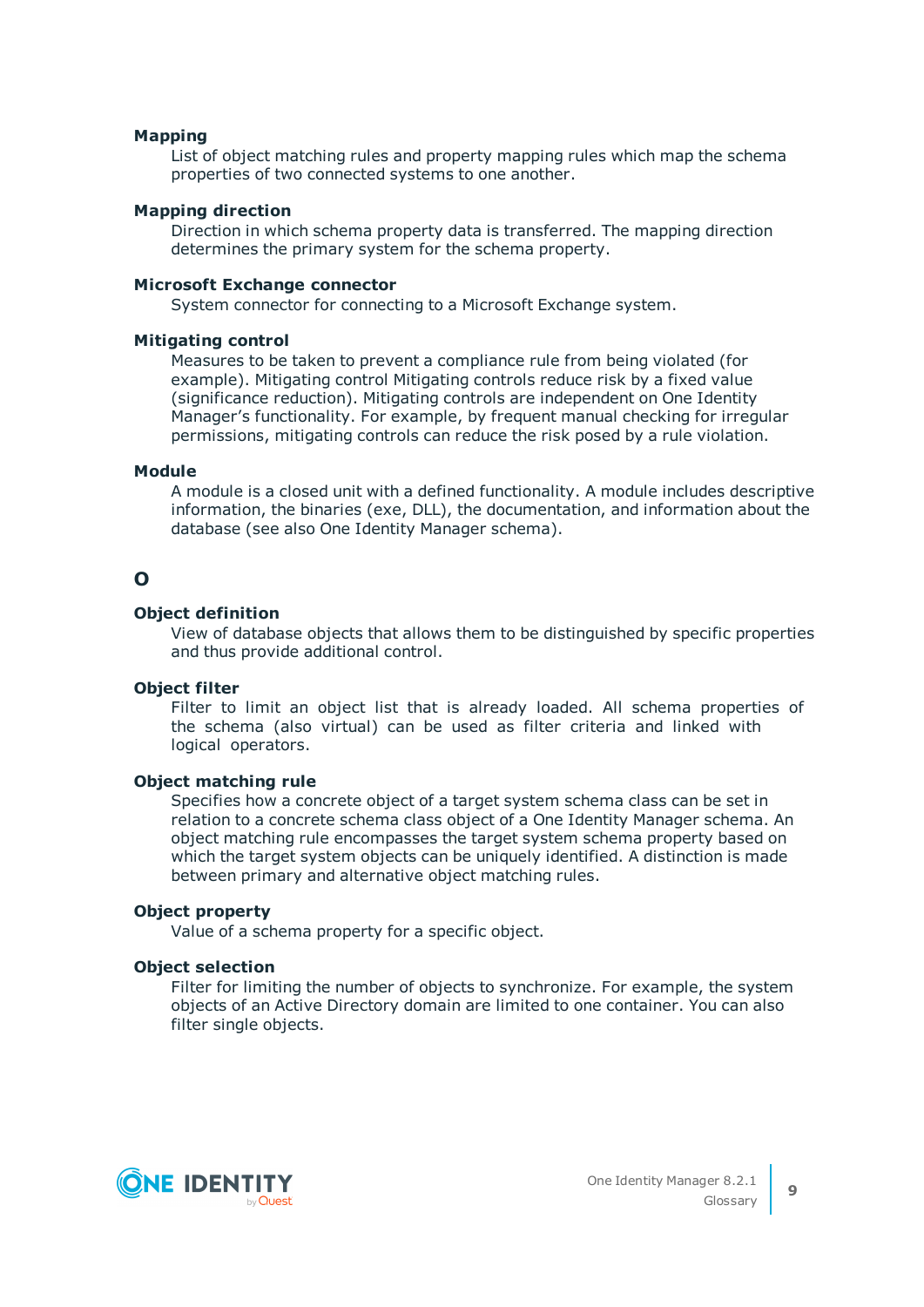#### **One Identity Manager connector**

System connector for connecting to a One Identity Manager database.

# **One Identity Manager schema**

The One Identity Manager data model. The data model is grouped logically in modules. The modules are linked through predecessor relationships. A module can have one or more predecessors. Each module extends the schema by its own tables and columns and installs its own default objects, such as, templates, scripts, or processes. The functions of a module are not available until the module is installed in the database.

#### **One Identity Manager Service**

System service on servers that handle One Identity Manager processes.

# **One Identity Safeguard connector**

System connector for connecting to a One Identity Safeguard appliance.

#### **Operations Support Web Portal**

Web application for help desk staff. The Operations Support Web Portal can be used to control handling of processes and DBQueue processing. In addition, passcodes can be generated for employees.

#### **Oracle E-Business Suite connector**

System connector for connecting to an Oracle E-Business Suite.

# **Organization**

Groups hierarchical roles department, cost center, and location together.

# **P**

#### **Password Reset Portal**

Web application that allows users to reset passwords for the user accounts they manage.

# **Peer group analysis**

Procedure to approve requests or attestation cases automatically. Employees who belong together organizationally often need the same system entitlements or company resources for their work. Requests or attestations for such objects are automatically approved or denied by the peer group analysis.

# **Performance/memory factor**

Percentage with which the reload threshold, partition size and bulk level are applied to an object type.

# **Permissions group**

Different permissions of One Identity Manager functions are grouped together in permissions groups. Permissions groups are allocated to system users and application roles. Thus, users of One Identity Manager tools obtain their permissions to One Identity Manager functions. Some permissions groups are part

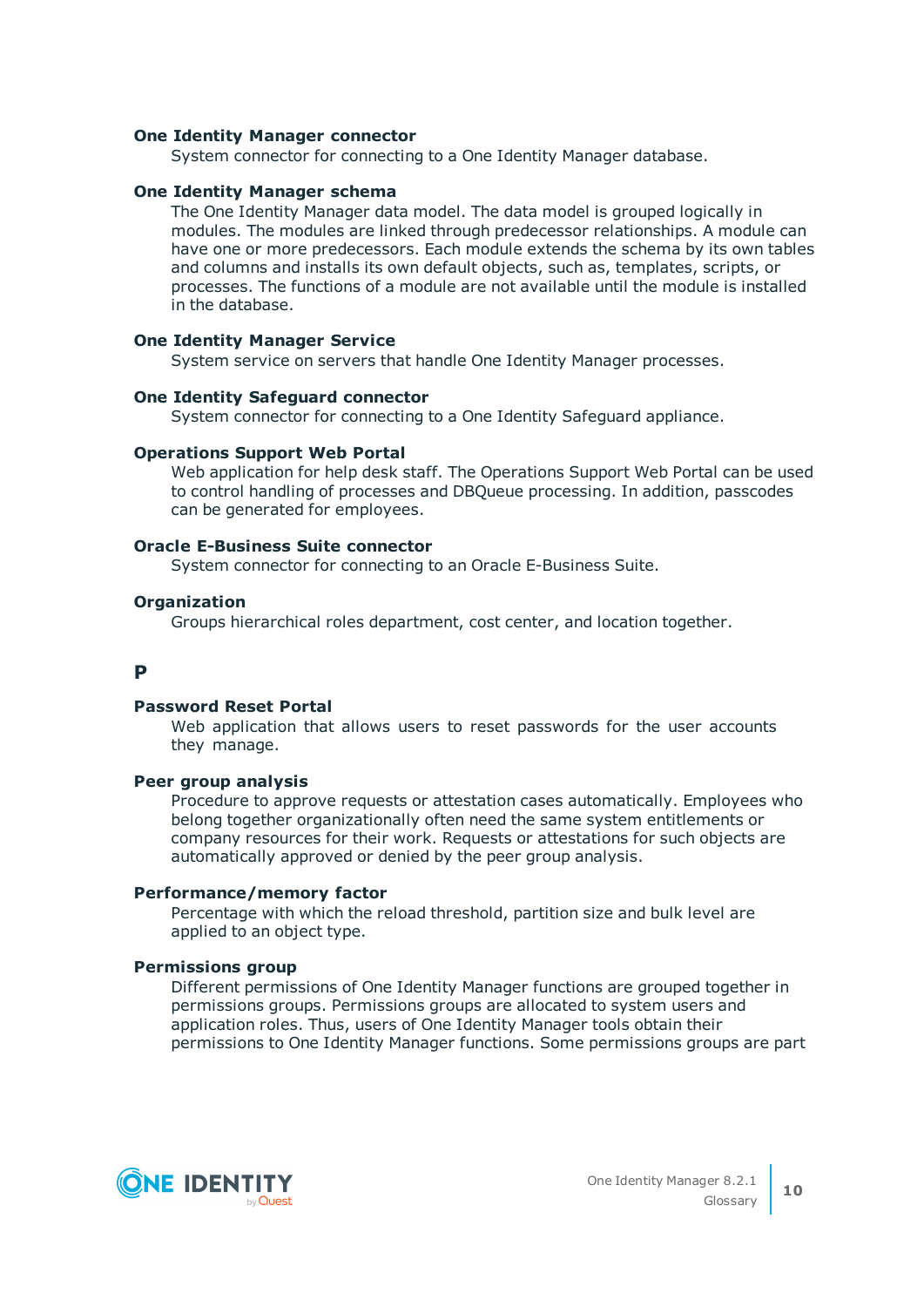of the One Identity Manager installation. Other permissions groups can be custom defined in the Designer.

#### **Preprocessor condition**

Condition that limits compilation of program code. Conditional compilation allows parts of the program code to be parsed whereas other parts remain untouched. Configuration parameters and their options define the possible preprocessor conditions.

# **Process**

Sequence of process steps for mapping an operational workflow. The process steps are connected to one another by predecessor/successor relationships. This functionality allows flexibility when linking up actions and sequences on object events.

#### **Process component**

Component available for use in process steps.

#### **Process parameter**

Parameter that is permitted for a single task of a process component.

#### **Process plan**

Contains the basic configuration for automatically running a process.

#### **Process step**

Represents one processing task in a process.

# **Process task**

Task to be run by a process.

#### **Processing method**

Method used to process objects within a synchronization step. Example: Add object (insert), update object (update), delete object (delete). Processing methods and their mandatory parameters are define with the schema type.

#### **Product**

Company resource that is assigned to an IT Shop shelf and can therefore be requested. Only company resource assigned to service items can be added to the IT Shop as products.

#### **Project template**

Template used by the project wizard to create a preconfigured synchronization project.

#### **Project wizard**

Wizard which aids configuration of synchronization projects.

#### **Property mapping rule**

Describes how a target system schema property is mapped in the One Identity Manager schema.

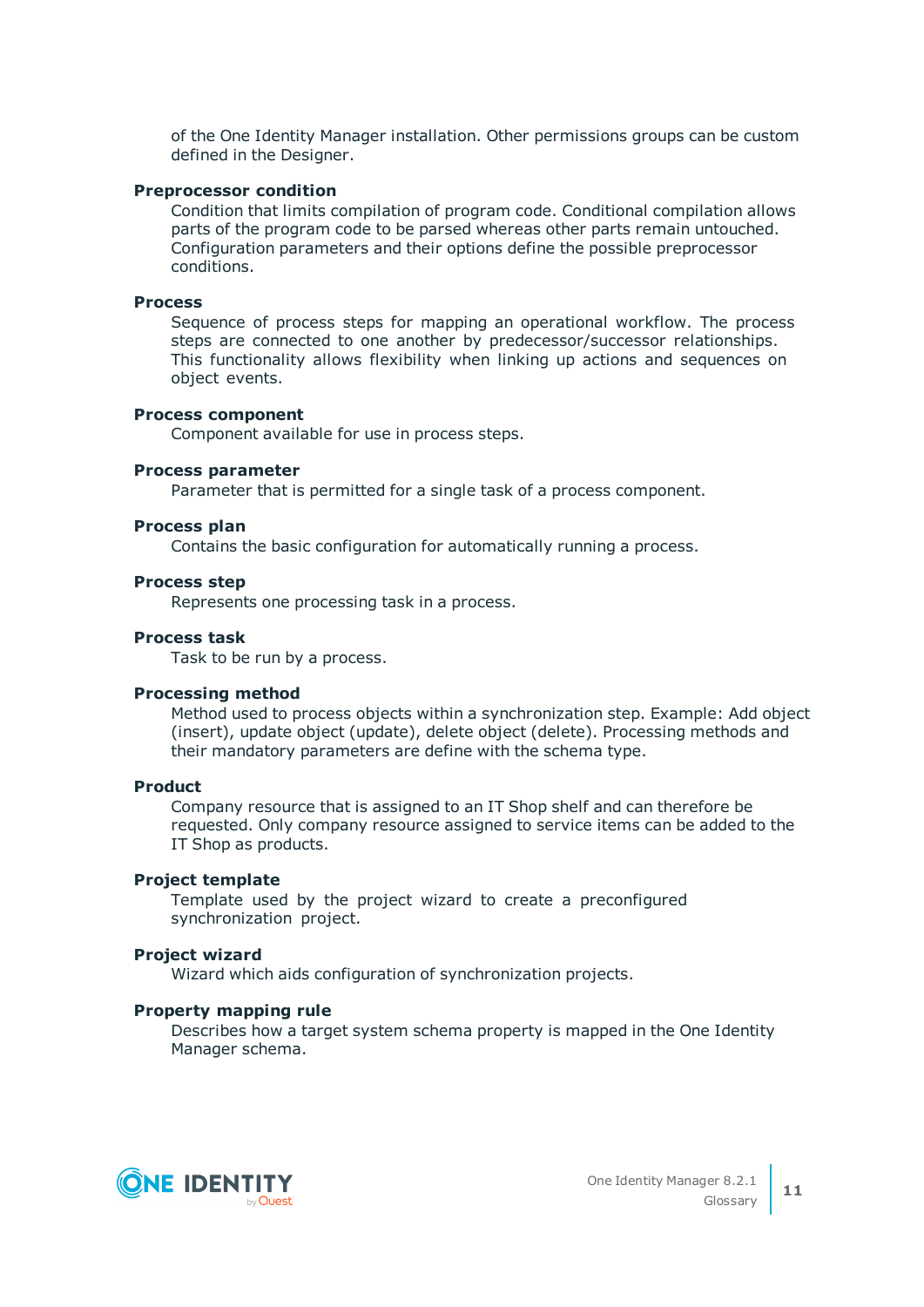#### **Provisioning**

Actual changes to an object in the One Identity Manager database (added, modified, deleted) are made immediately written to the target system.

#### **Provisioning workflow**

Specifies the order in which the synchronization steps are provisioned.

# **Q**

# **Quota**

A maximum set of system objects that can be processed in a synchronization step with a particular processing method. If the quota is exceeded during synchronization, none of the object of this schema class with this processing method are handled and synchronization is stopped.

# **R**

#### **Reference scope**

Used to resolve reference between objects of different systems. The reference scope specifies the system in which objects for resolving references may be found.

# **Relative complement**

Objects that only occur in one of the two system systems involved in synchronizing.

#### **Remote connection server**

Job server installed with the RemoteConnectPlugin and the target system connector is installed. If direct access to the target system is not possible, a remote connection can be set up. Communication between the Synchronization Editor and Target System is done through a remote connection server.

#### **Renewal workflow**

Approval workflow that can be used to extend a temporary request. If approved, the new expiration date will be applied to the existing request.

#### **Request**

Request for products in the IT Shop. Products can be company resources, such as system roles or system entitlements, or membership in hierarchical roles. Requests follow a defined approval process that determines whether a product may be assigned or not.

#### **Request parameters**

Parameters describing additional features such as color, size, or equipment of the product to be requested. Requesters specify the required parameter value when they make the request.

#### **Request property**

Collection of request parameters that can be additionally specified for a product. Request properties are assigned to service items or service categories.

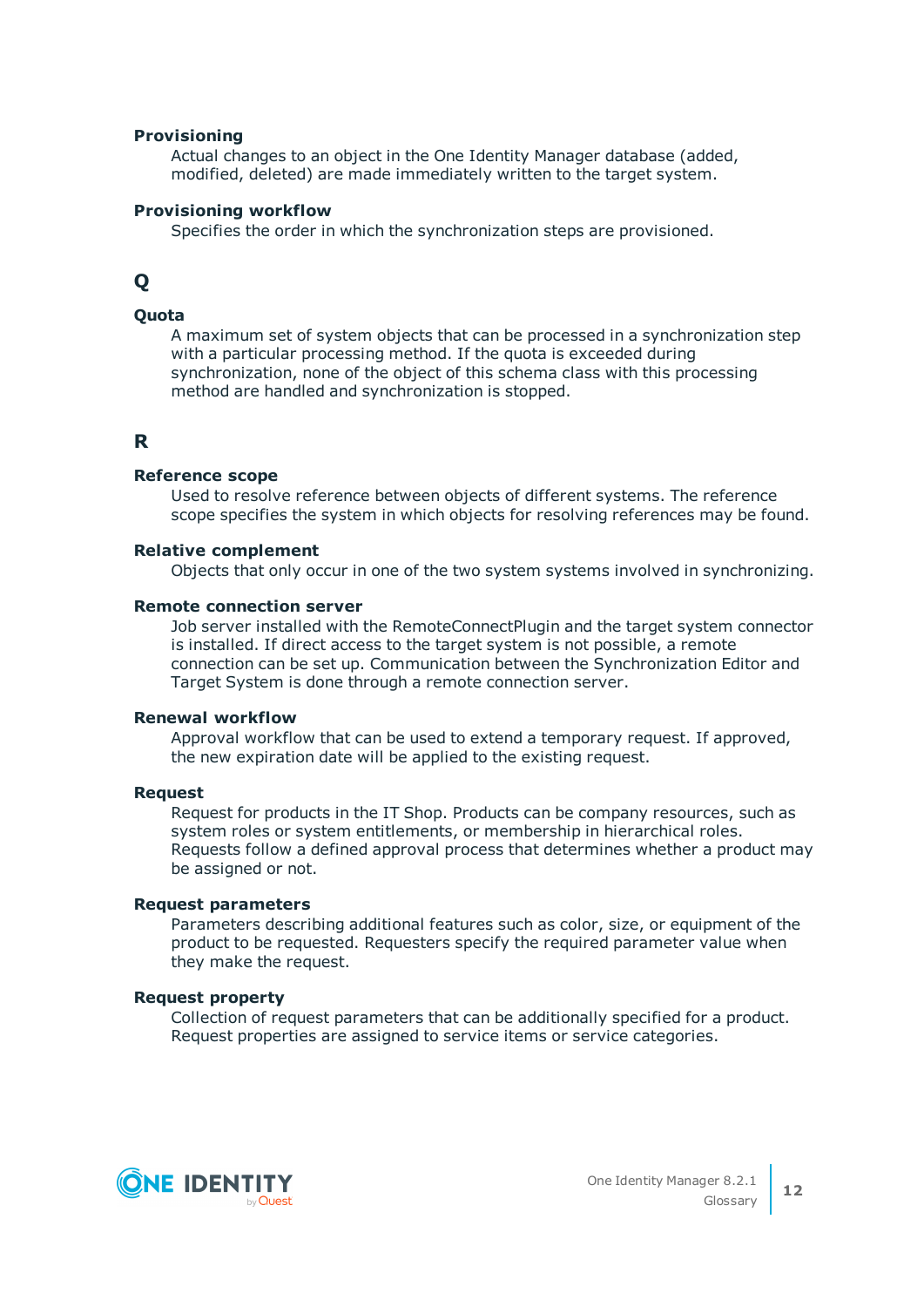#### **Request template**

Template for a shopping cart which groups together cart items that are frequently requested together. Public request templates are available to all users as soon as they are released. Non-public request templates can be used only by the owners of the request template.

#### **Resource**

Equipment that is necessary for an employee's work efficiency, for example, mobile phones, desks, company cars, or keys. Resources can be any equipment that is not system entitlements, devices, or software.

## **Resource type**

Customer-specific criteria for grouping resources.

#### **Revision**

Highest value of the revision counters of all a schema type's objects that are synchronized during a synchronization run. This value is stored in the DPRRevisionStore table, in the Value column. It is used as a comparison value for revision filtering when the same workflow is synchronized the next time.

#### **Revision counter**

Information about the last change to a system object. The revision counter is used to determine the objects that have changed since the last synchronization.

#### **Revision filter**

Filters all system objects not changed since the last synchronization. The deciding factor being the revision property modification. Synchronization can be speeded up with revision filtering.

# **Revision filtering**

Method for accelerating synchronization. Only objects that have changed since the last synchronization are fully loaded and synchronized. Revision filtering can only be used if the target system supports it.

#### **Revision property**

Schema property containing the revision counter of a system object. Example for revision properties of Active Directory groups: in the target system schema - UNS-Changed; in the One Identity Manager schema - Revision date.

#### **Risk index**

Security risk for the company if a company resource is assigned to an employee or a compliance rule, company policy, or attestation policy is violated. A risk index can be entered for any company resource, SAP function, attestation policy, company policy, or compliance rule. An employee's risk index is determined by the risk indexes of their directly and indirectly assigned company resources. It is given as a value between 0 (no risk) and 1 (problem).

# **Risk index function**

Method used to calculate risk indexes. The risk index function defines the data sources, the objects to be included, the calculation type, and the table column of the function's target object.

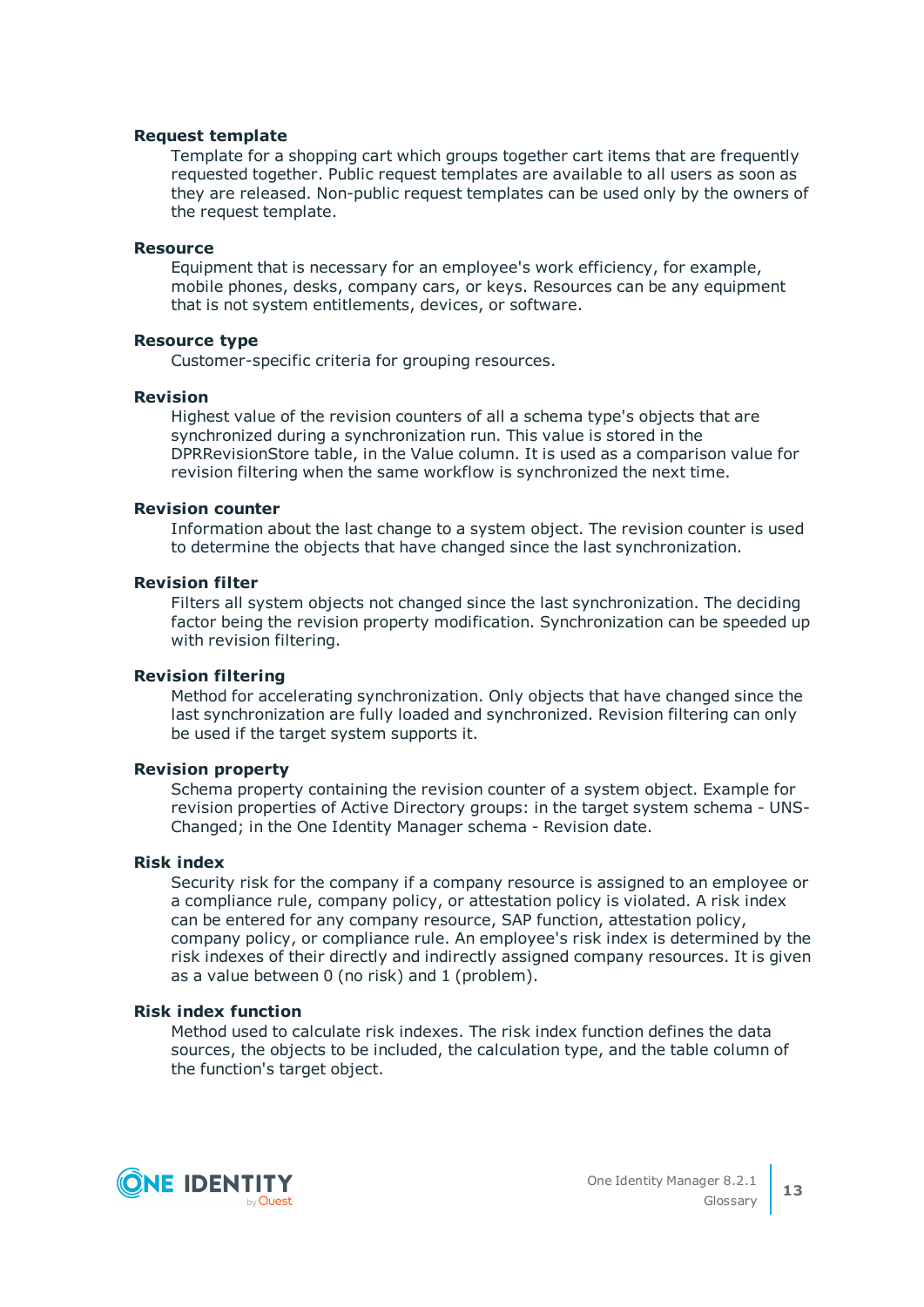## **Rogue Detection**

See rogue modification

#### **Rogue modification**

Discrepancy in the data between object properties of two connected system that is detected when the direction of mapping of the associated property mapping rule is opposite to the direction of synchronization.

# **Role**

see: hierarchical role

#### **Role assignment**

Assignment of SharePoint user accounts or groups to a SharePoint role.

#### **Role class**

Criteria for grouping similar hierarchical role together, such as departments or cost centers. To differentiate between different business roles, define company specific role classes. Role classes are used to specify which company resource assignments are possible through roles in a role class.

#### **Role definition**

Assignment of SharePoint permissions to a permission level.

#### **Role type**

Customer-specific criteria for classifying hierarchical roles. Role types are mainly used to regulate approval policy inheritance within an IT Shop structure. Furthermore, role types can be used to structure hierarchical roles or shops in the IT Shop by customer-specific criteria.

# **S**

# **SAP function**

Definition of selected transactions and permissions objects that can be used to test which SAP authorizations SAP user accounts can have in an SAP client.

# **SAP function categories**

Criteria for grouping SAP functions.

# **SAP R/3 connector**

System connector for connecting to an SAP R/3 system.

# **Schedule**

Task to run on a cyclical basis. Schedules control regular running of processes, calculation tasks, and other scheduled tasks. You define the start and interval times for the scheduled tasks. The activation time can be given in local time or Universal Time Code. A schedule can be in control of several tasks.

#### **Schema**

Data model of a connected system. The schema describes all the main data from the connected system. see target system schema; see One Identity Manager

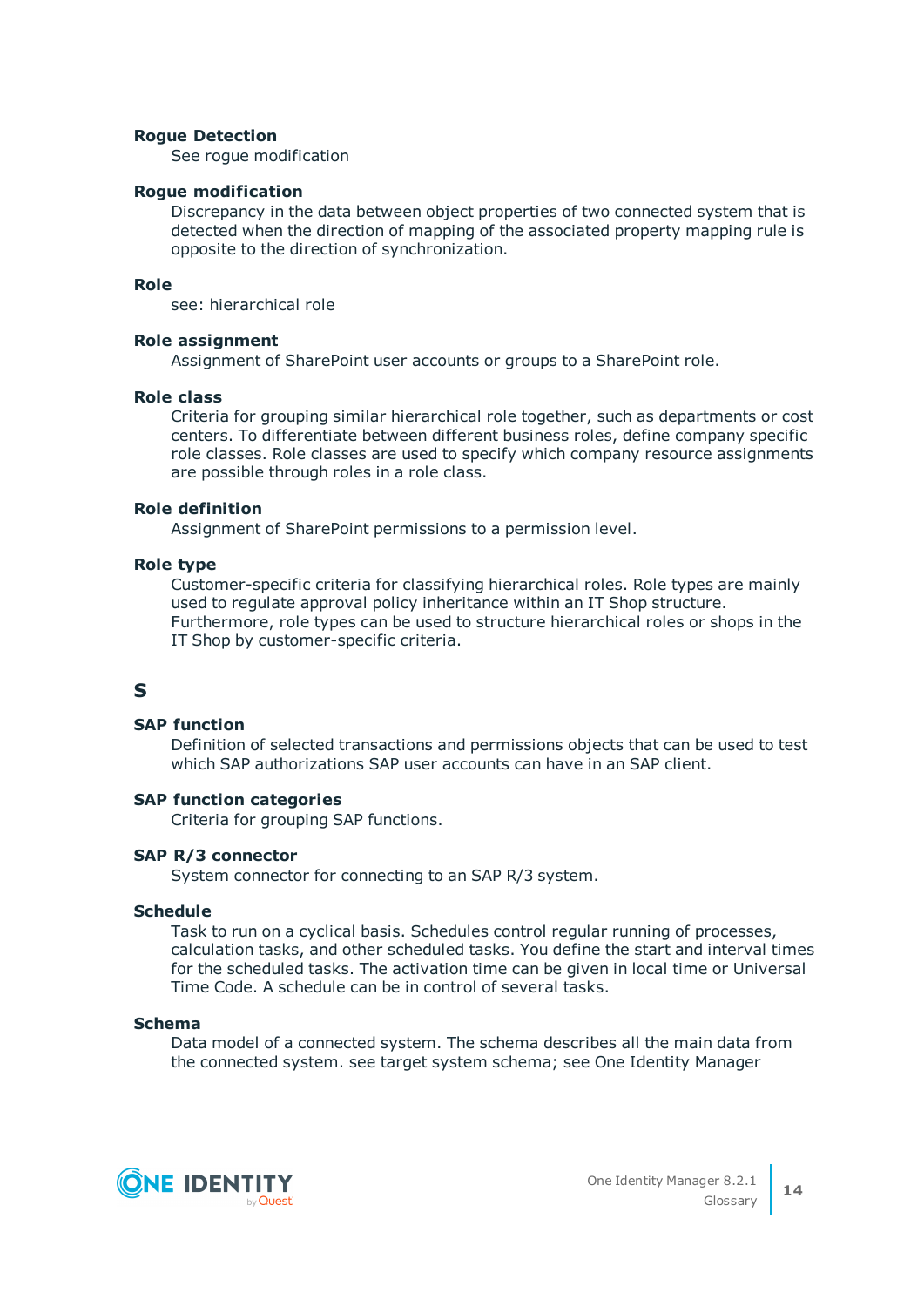schema; see connector schema; see extended schema

#### **Schema browser**

Synchronization Editor components, in which details of the entire schema of the connected target system and the details of the entire One Identity Manager schema are mapped.

#### **Schema class**

Subset of a schema type. The result list of a schema type is filtered by defined criteria. Example: Active Directory contacts are Active Directory user accounts with the property objectclass = "CONTACT".

#### **Schema editor**

Schema browser components that can be used to edit user-specific virtual schema properties.

# **Schema Extension**

Program for extending One Identity Manager schema by custom tables, columns, database view and indexes.

#### **Schema property**

Property of a schema type. Refers to exactly one column of a table or view of the database based schema or exactly one object type property of the non-database based schema.

#### **Schema type**

Defines an object type within a schema. Refers to exactly one table or view of the database based schema or exactly one object type of the non-database based schema.

#### **SCIM connector**

System connector for connecting to a cloud application using the System for Crossdomain Identity Management specification.

#### **Scope**

Section of a connected system which should be synchronized. The scope is defined with a filter.

#### **Script property**

Schema property whose value is determined by a script.

#### **Script variable**

Variable whose value is determined by a script.

#### **Server function**

Defines the function of a server in One Identity Manager. Depending on the server function, processes are handled. When installing a server, the possible server functions are predefined based on the selected machine role.

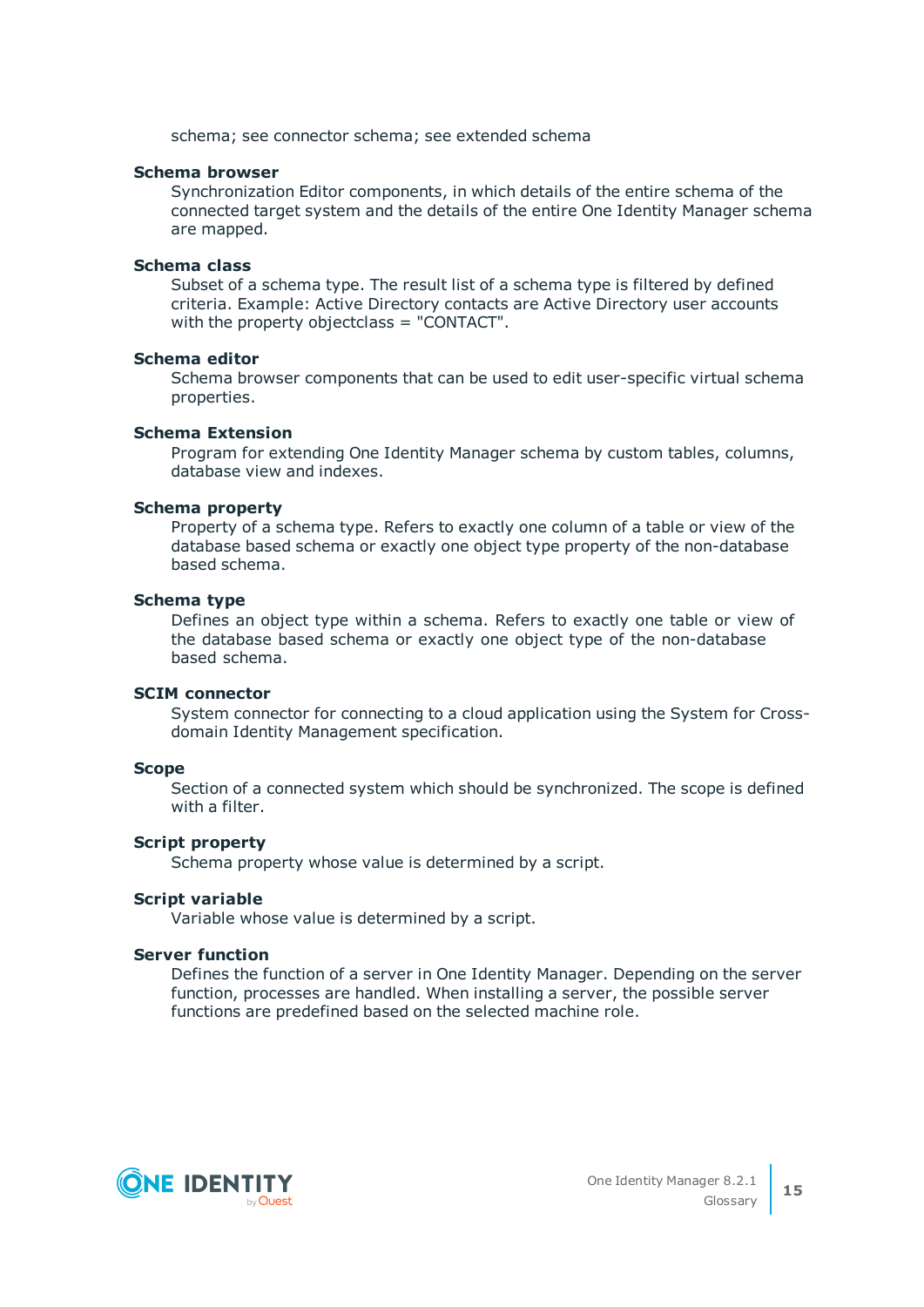#### **Service category**

Criteria for grouping service items. For a product from the service catalog to be select, its service item must be assigned to a service category.

#### **Service item**

Objects that are required for requesting company resources as products in the IT Shop and for internal invoicing.

#### **Shadow copy**

Configuration data of a synchronization project stored as an XML definition in the database. If a shadow copy is present, loading a synchronization project is significantly accelerated.

#### **SharePoint connector**

System connector for connecting to a SharePoint farm.

# **SharePoint Online connector**

System connector for connecting to a SharePoint Online farm.

#### **SharePoint role**

A permission level linked to a specific SharePoint site.

#### **Shelf**

IT Shop structure that is part of a shop and can have products assigned to it. Shelves make up a hierarchically structured IT Shop solution together with shops, shopping centers, and products.

#### **Shelf template**

Templates for automatically setting up shelves in the IT Shop and adding company resources to them. Shelf templates can be used if shelves with the same products are set up in more than one shop. One Identity Manager distinguishes between global shelf templates, special shelf templates, and shopping center templates.

#### **Shop**

IT Shop structure to which shelves and customers are assigned. Together with shelves, products, and shopping centers, shops form a hierarchically structured IT Shop solution.

# **Shopping center**

IT Shop structure under which you can group shops together. Together with shelves, shops, and products, shopping centers form a hierarchically structured IT Shop solution.

# **Significance reduction**

Value by which the risk index of a compliance rule, SAP function, attestation policy, or company policy is reduced when a mitigating control is assigned. The risk index (reduced) is calculated from the risk index and the significance reduction.

# **SOAP Web Service**

Web service that provides a SOAP interface to access the One Identity Manager object model.

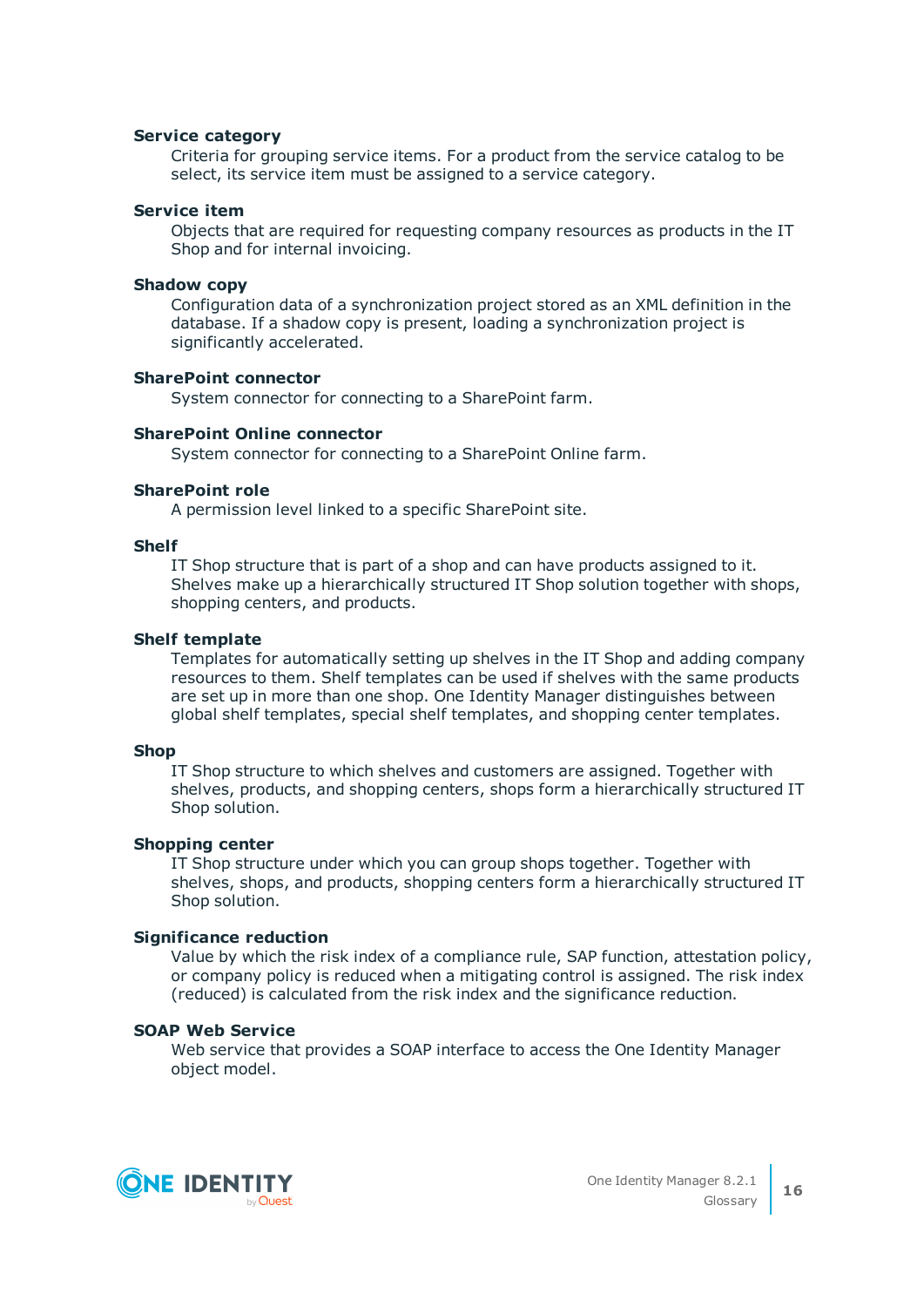**SoD**

Segregation of Duty (separation of functions)

# **SoD Conflict**

Non-compliant combination of authorizations in SAP roles or profiles that can lead to compliance rule violations. SoD conflicts are identified through SAP functions.

# **Software**

Software application managed in One Identity Manager. Software can be assigned directly to individuals, inherited over hierarchical roles, or requested from the IT Shop.

# **Software Loader**

Program for loading new or modified files into the One Identity Manager database in order to distribute them in the One Identity Manager network using automatic software update.

# **SQL processing server**

Job server that handles SQL processes.

# **Start configuration**

Specifies which synchronization configuration components are used for a specific synchronization. Specifies the synchronization schedule.

### **Start up sequence**

Sequence of start up configurations that are automatically run one after the other. By default, a start up sequence is started by a schedule.

# **Start up sequence instance**

Maps a start up sequence while it is running. As soon as a start sequence is run, an instance of the start sequence is created in the DPRStartSequence table. This instance contains information about the runtime status and errors of the entire start up sequence. Likewise, an instance is stored in the

DPRStartSequenceHasProjection table for each startup configuration that is run. This instance contains information about the runtime status and errors of the current synchronization.

# **Synchronization**

The process of comparing data between One Identity Manager and a target system. Objects and their properties are compared by fixed rules. Synchronization results in the identical data situation in the target system and One Identity Manager database.

# **Synchronization buffer**

One Identity Manager table with information about referenced objects which could not be assigned by synchronization.

# **Synchronization Editor**

One Identity Manager tool for configuring target system synchronization.

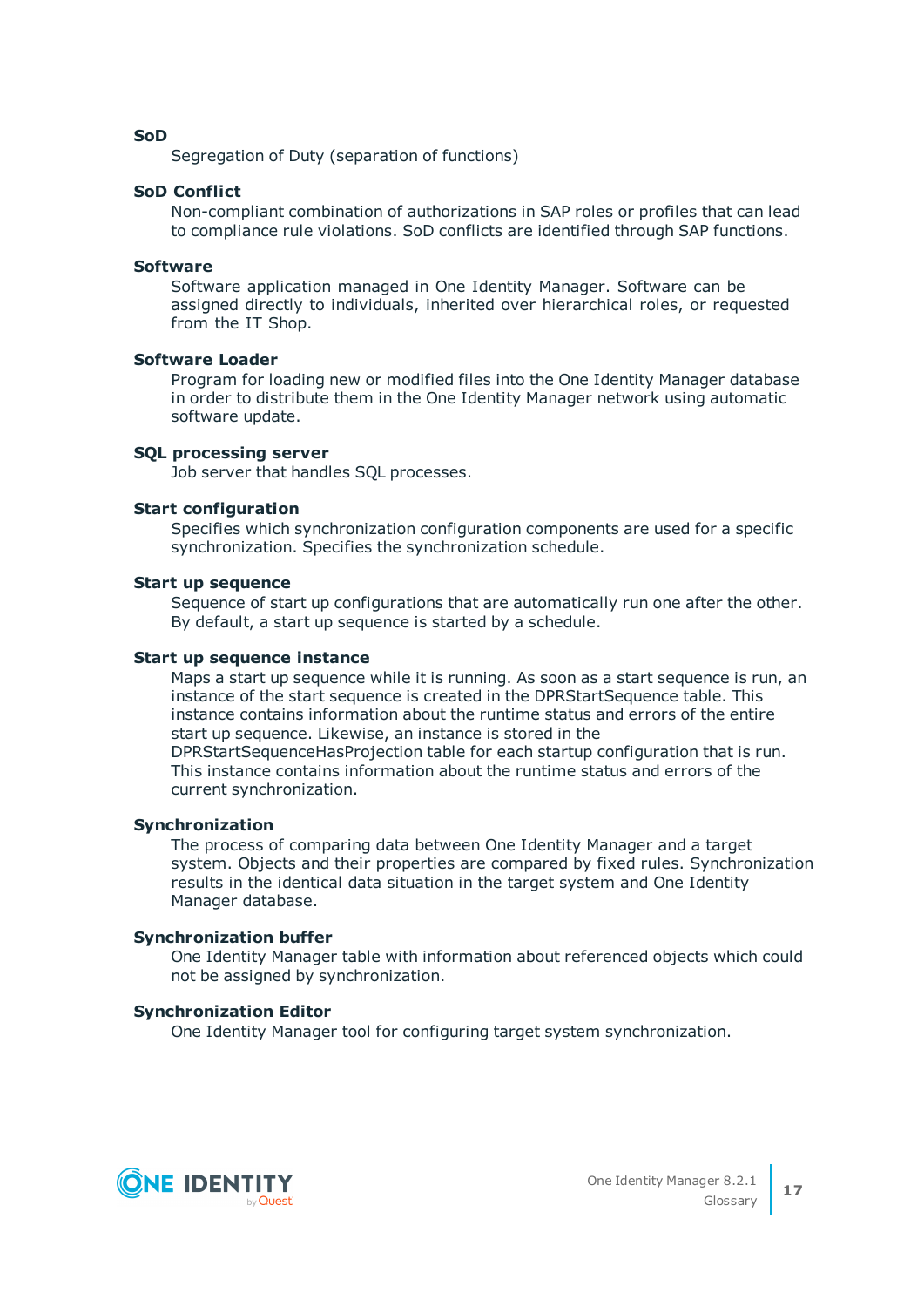#### **Synchronization Editor Command Line Interface**

Synchronization Editor components with which synchronization projects can be created on the command line.

#### **Synchronization Editor Module for Windows PowerShell**

Synchronization Editor components with which synchronization projects can be created by Windows PowerShell CmdLet.

# **Synchronization engine**

One Identity Manager component which runs synchronization and provisioning tasks.

#### **Synchronization in direction**

Direction in which synchronization is run. The primary system is defined by the direction of synchronization.

#### **Synchronization of single objects**

Current changes of an object in the target system (change, delete) are immediately written to the One Identity Manager database.

#### **Synchronization primary**

System that has data sovereignty during synchronization. The primary system is specified by the direction of synchronization. Example of synchronization direction "Target system" (One Identity Manager -> Active Directory): Here Active Directory is the connected system and One Identity Manager is the primary system of synchronization.

#### **Synchronization project**

A collection of all data required for synchronizing and provisioning a target system. Connection data, schema classes and properties, mappings, and synchronization workflows all belongs to this.

# **synchronization server**

Job server installed with the target system connector. All One Identity Manager actions are run against the target system environment on the synchronization server.

#### **Synchronization step**

Specific rule for processing exactly two schema classes.

#### **Synchronization workflow**

Specifies the order of all the synchronization steps to be run during synchronization.

#### **System connector**

Software interface for accessing a connected system.

#### **System entitlement**

Object used in the target system to control access to target system resources. A user account obtains the required permissions for accessing target system

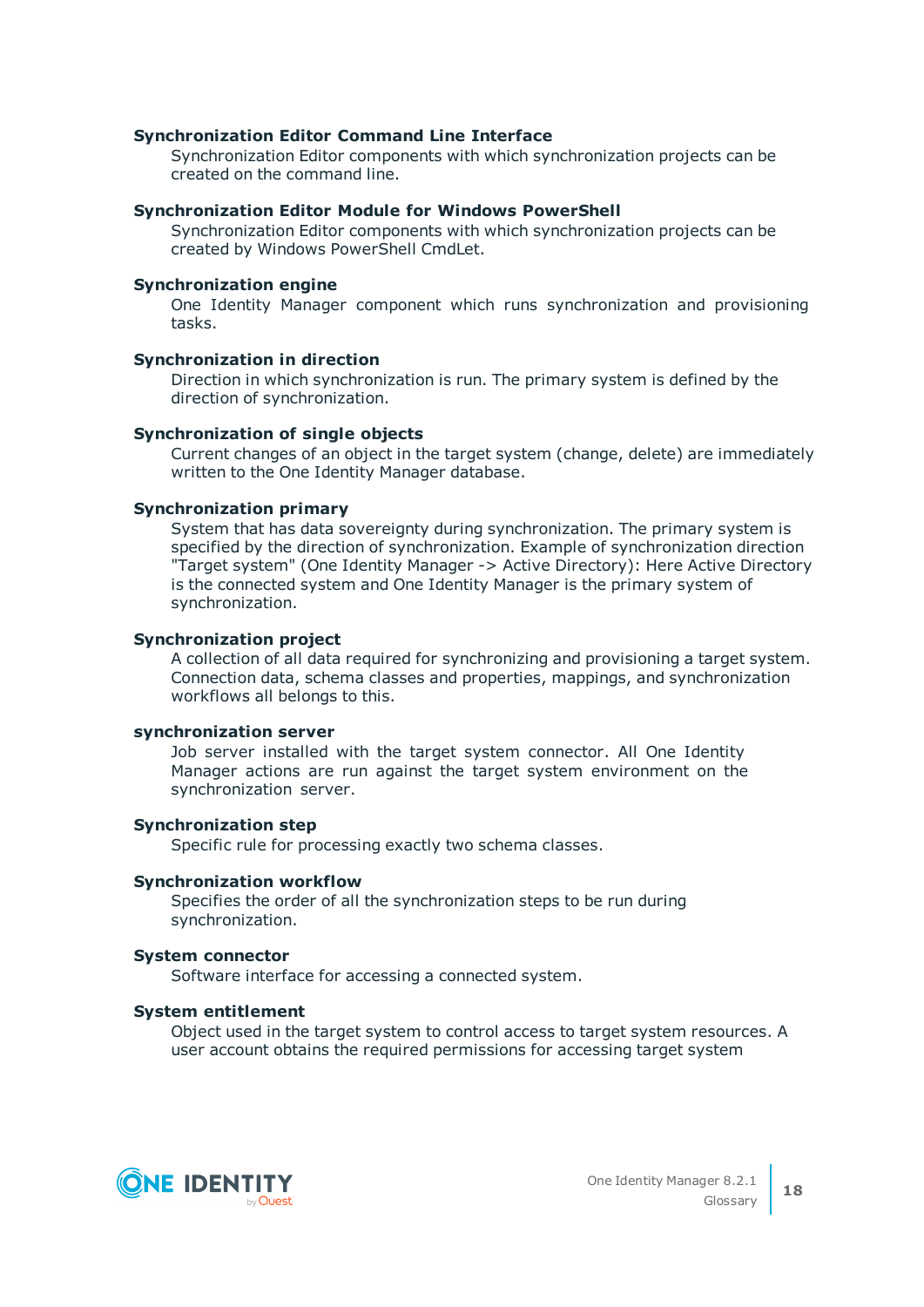resources through its memberships in system entitlements. Examples: Active Directory group, SAP R/3 role, SharePoint Online group see permission

#### **System filter**

Used to limit the number of objects to synchronize in the connected system. The connector only loads the object found through this filter.

#### **System object**

Object from the target system. A system object always belongs to a schema class.

#### **System role**

Combines company resources that must always be assigned together to employees, into a single package. Different types of company resources can be grouped into one system role, for example Active Directory groups, software and resources. System roles can be assigned directly to employee, requested through the IT Shop, or inherited over hierarchical roles.

#### **System user ID**

User ID with which a user logs in to the One Identity Manager tools. The system user ID depends on the selected authentication module. For example, it can be a central user account, a login name for a Active Directory domain, or a system user.

# **T**

#### **Target system**

An instance of a target system in which the employees managed by One Identity Manager have access to network resources. Example: An Active Directory domain X for target system type "Active Directory", a directory Y for target system type "LDAP", a client Z for target system type "SAP R/3".

#### **Target system browser**

Synchronization Editor components, with which objects in the connected system can be viewed and edited.

#### **Target system schema**

Data model of a specific target system. Describes all the data originating from the target system.

#### **Target system synchronization**

Post processing of objects that were marked as outstanding by synchronization.

#### **Target system type**

Grouping similar target systems. Examples: Active Directory, LDAP, SharePoint.

# **Template**

Rule for mapping object properties. Templates can be applied to an object and also have a cross-object effect.

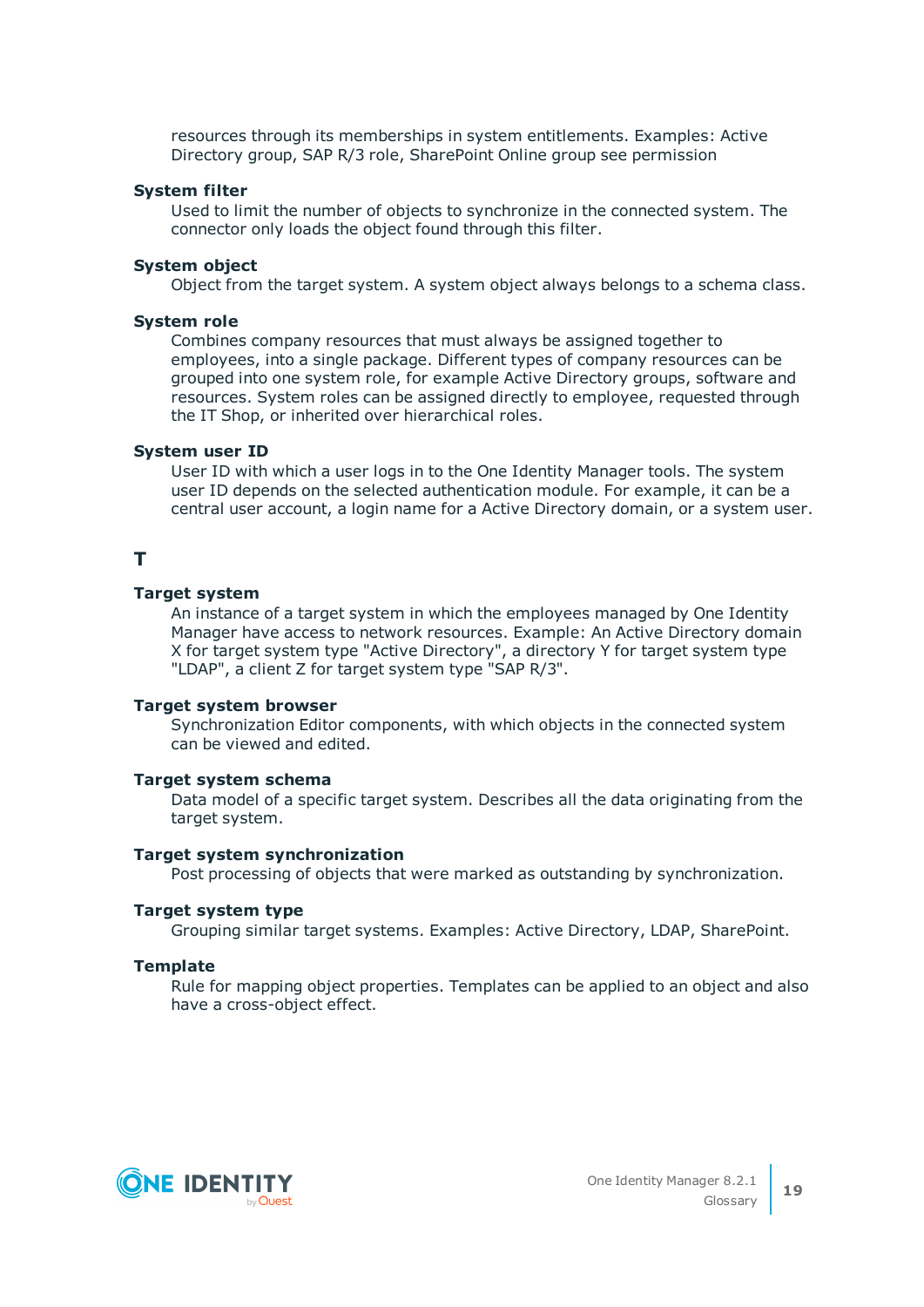## **TimeTrace**

One Identity Manager function you can use to track changes to an object that were made up to any point in the past. In its analysis, the TimeTrace function includes the data changes saved to the One Identity Manager database as well as the records stored in a History Database. You can use this to find out who had which permissions at which point in time. You can apply historical data to the current object and restore the object to the status prior to the change.

# **U**

# **UID**

Artificial primary key generated by One Identity Manager as soon as the object is inserted into the One Identity Manager database. The UID is a unique value, which does not change even if the properties of an object change. An object is identified by a UID and can be uniquely referenced by it.

#### **Unified Namespace (UNS)**

Virtual system in which different target systems can be mapped with their structures, user accounts, system entitlements, and memberships. Target systems such as Active Directory domains can be mapped in just the same way as custom target systems. Through the Unified Namespace a general, cross-target system mapping of all connected target systems is achieved. Other core functions of One Identity Manager, such as identity audit, attestation, or reporting, can be used across target systems.

#### **Universal Cloud Interface connector**

System connector for connecting to a Universal Cloud Interface.

#### **Unix connector**

System connector for connecting to a Unix host.

#### **UNS**

see Unified Namespace

#### **Update server**

Job server that provides automatic software update of the other servers.

#### **User permissions**

Permit users to perform an operation that affects an entire computer rather than a specific object on the computer. Examples are logging in as a service or changing the system time. see permissions

# **V**

# **Variable set**

Used to configure synchronization configuration for different systems. Each variable set contains at least the variables for the system connection parameter. The value of the variables are redefined for different uses.

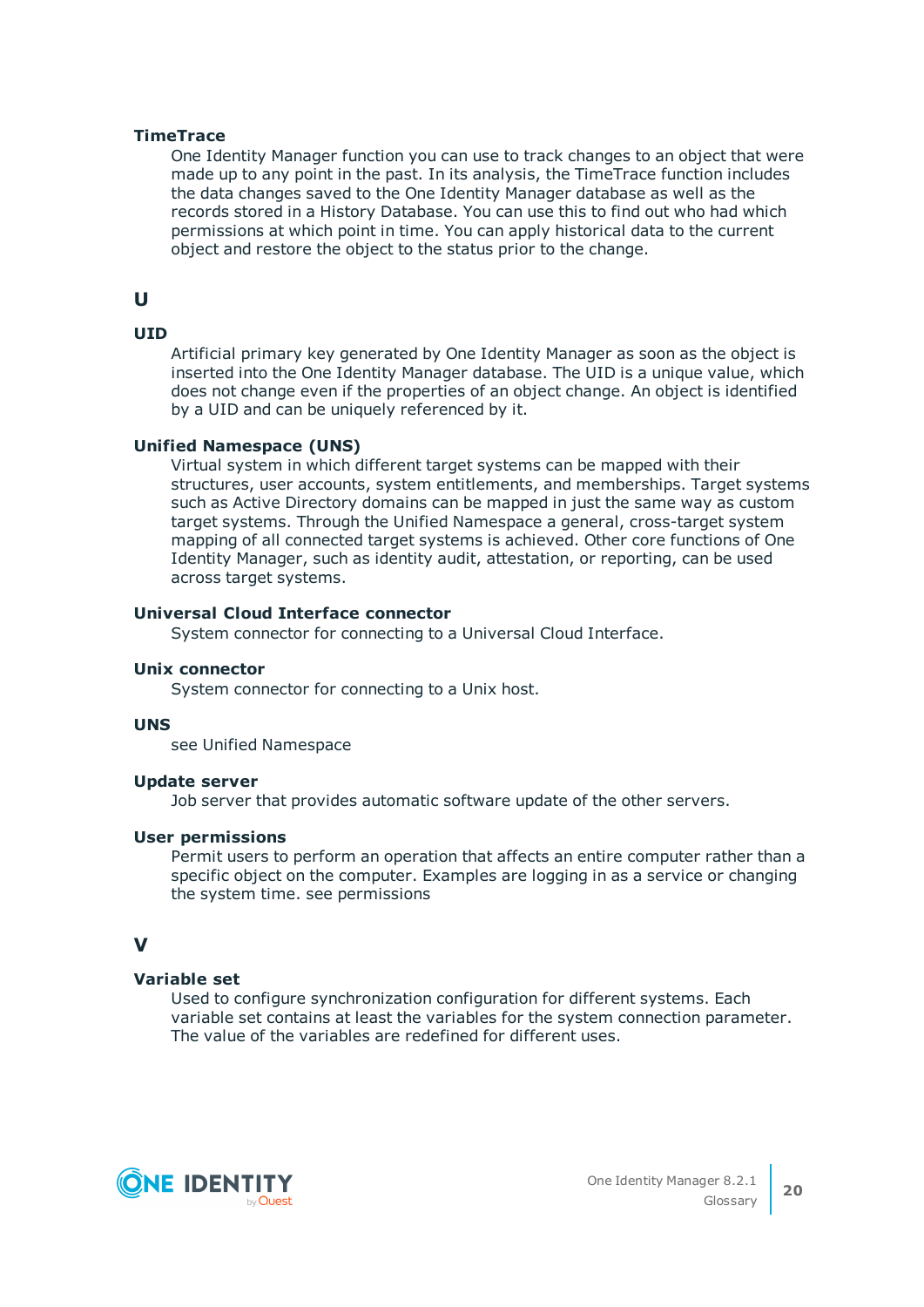# **Virtual schema properties**

Schema class property added by the system connector or the user.

# **W**

### **Web Installer**

Program for simplifying installation and configuration of web-based applications created with the Web Designer.

## **Web Portal**

Web-based application that provides various workflows. In the Web Portal, users can change their own personal main data, edit employee data, request company resources in the IT Shop, delegate their own responsibilities, and process approvals, attestations, or rule violations.

#### **Windows PowerShell connector**

System connector for connecting non-directly supported target systems. Windows PowerShell cmdlets are used to run read/write operations in the target system.

# **Workflow**

see decision workflow, see provisioning workflow, see synchronization workflow,

# **Workflow wizard**

Wizard which aids configuration of synchronization workflows.

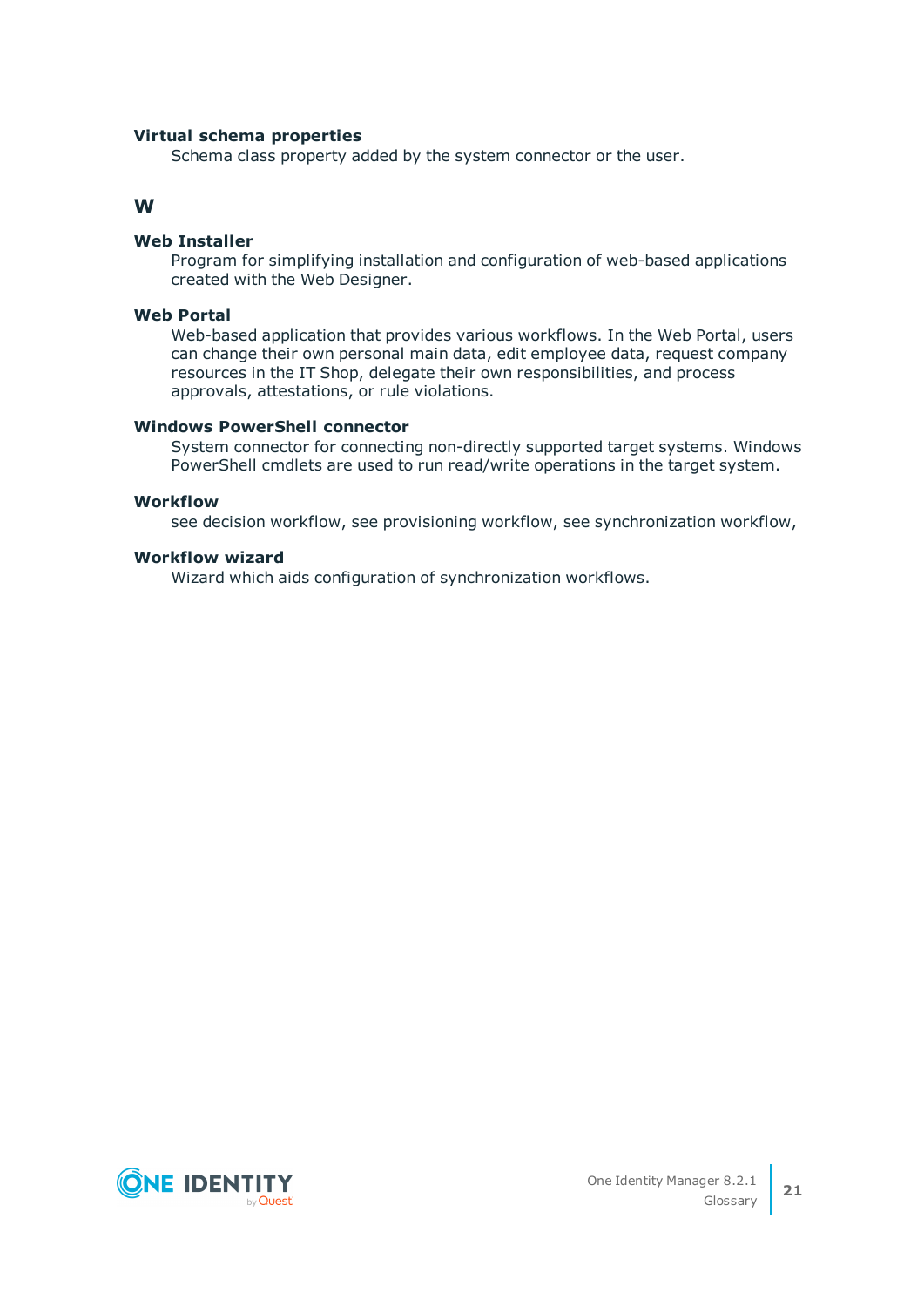# **About us**

One Identity solutions eliminate the complexities and time-consuming processes often required to govern identities, manage privileged accounts and control access. Our solutions enhance business agility while addressing your IAM challenges with on-premises, cloud and hybrid environments.

# **Contacting us**

For sales and other inquiries, such as licensing, support, and renewals, visit <https://www.oneidentity.com/company/contact-us.aspx>.

# **Technical support resources**

Technical support is available to One Identity customers with a valid maintenance contract and customers who have trial versions. You can access the Support Portal at [https://support.oneidentity.com/.](https://support.oneidentity.com/)

The Support Portal provides self-help tools you can use to solve problems quickly and independently, 24 hours a day, 365 days a year. The Support Portal enables you to:

- Submit and manage a Service Request
- View Knowledge Base articles
- Sign up for product notifications
- Download software and technical documentation
- View how-to videos at [www.YouTube.com/OneIdentity](http://www.youtube.com/OneIdentity)
- Engage in community discussions
- Chat with support engineers online
- View services to assist you with your product